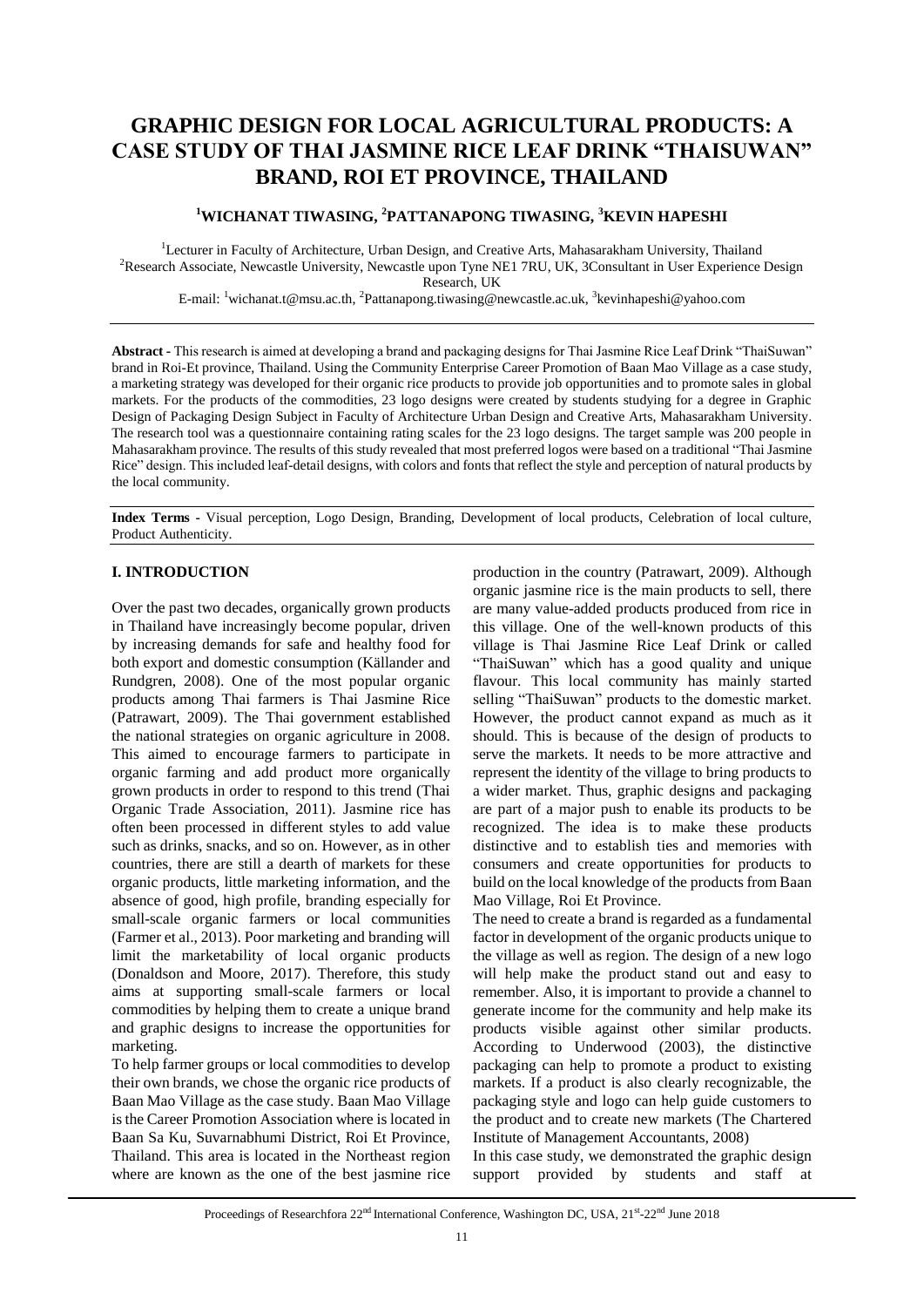Graphic Design for Local Agricultural Products: A Case Study of Thai Jasmine Rice Leaf Drink "ThaiSuwan" Brand, Roi Et Province,

Mahasarakham University, Thailand to develop a brand for unique organic rice products produced by Baan Mao Village. They created several logo designs intended to accurately reflect the product itself. The designs were then used in a survey of consumers who were asked to rate each design on several parameters such as, colours, text, and so on. This helped to identify which logo designs were preferred and therefore would be the basis of a new brand image for organic product in the region.

The paper is structured as follows: Section 2 presents the main objectives and hypothesis of this study. Section 3 details research methodology including participants, design materials and research tool. The key results are reported in Section 4, and discussion and conclusions are presented in Section 5.

## **II. OBJECTIVES AND HYPOTHESIS**

The main objective of this study was to create designs that project a positive image the "ThaiSuwan" drink from Baan Mao Village in order to promote the products. Also, this study examined the perception of consumers regarding the new logo designs of "ThaiSuwan" products in order to select the best candidates to take the brand forward.

We hypothesized that logo designs would vary in terms of preference rating by consumers and those that are preferred would be designed that create the most accurate image of the products.

### **III. RESEARCH METHOD**

### *A. Participants*

The researchers collected data from a sample of 200 individuals in Mahasarakham Province, a total of 158 women and 42 men with an average age over 38 years (aged 18-82 years). And randomly selected for interview to assess the pictorial and 3D package examples and complete the ratings scales for each. (Wichanat and Kevin, 2015)

## *B. Design Materials*

The conceptual framework of this study is shown in Figure 1. The packaging designs were created by fifteen third-year students studying for a degree in Graphic Design in The Department of Creative Arts, Faculty of Architecture Urban Design and Creative Arts, Mahasarakham University. The brief to students was as follows:

*"Create a package design for the Thai jasmine rice products of Baan Mao Village called Thai Jasmine Rice Leaf Drink or "ThaiSuwan", Roi Et province. The designs should reflect the Thai jasmine rice organic products from the community. The Logo must be designed to reflect the product. The colors used should be subdued and appropriate for a quality organic rice product. The graphic should be used to promote the organic rice products as well as the community."*



*Figure 1. Conceptual Framework for the Study.*

For the planning and development their logo designs students were instructed to:

1. Study the history of the "ThaiSuwan" product of Baan Mao Village, Baan Sa Ku, Suvarnabhumi District, Roi Et Province for interview and find important information for this study.

2. Study the existing designs and markets for organic rice products, especially the ThaiSuwan drink.

3. Study factors important to Logo design as a marketing device for the ThaiSuwan drink. A total of 23 logo patterns were designed by third-year students who study for a degree in graphic design in the Department of Creative Arts, Faculty of Architecture Urban Design and Creative Arts, Mahasarakham University.

4. Help survey the perceived satisfaction of consumers with each of the designs using the research questionnaire provided.

### *C. Research tool*

In Figure 2, the questionnaire was designed to ask participants to indicate their perceived satisfaction on aspects of the logo designs for 23 patterns. This was based on that used by Peters (1994) and generally assessed the following parameters:

**Colour**: The colour is appropriate.

**Font**: the font is appropriate.

**Logo**: The logos are suitable for organic products.

**Logo**: The logos show the identity of jasmine organic rice product.

**Logo**: The logos are attractive.



*for each logo designs.*

## **IV. RESULTS**

Overall mean and 95% confidence intervals were calculated for the satisfaction ratings for each of the 23 Logo designs and these were arranged in order from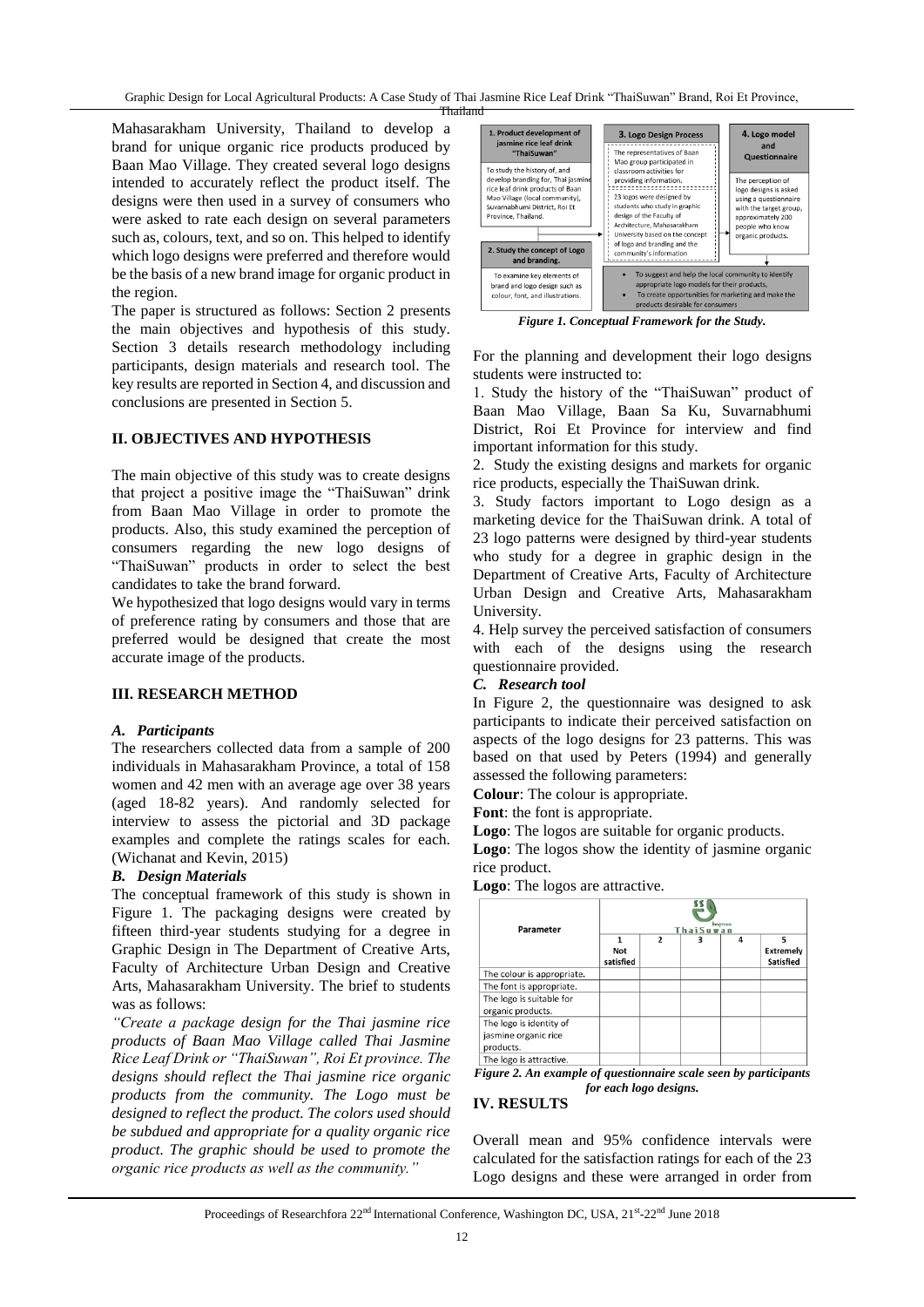highest to lowest mean score and are presented graphically in Figure 3.

Using a One-Way Analysis of Variance (ANOVA), we found that there were significant differences across all the logo designs (F22, 4,577 = 86.68; p-value <0.000), implying that some designs were preferred over others. Based on Figure 3, it can be seen that Logo 4 was significantly preferred over nearly all other designs; though Logo designs 16, 17, 3 and 11 also scoring high overall and close to the 95% confidence interval boundaries of Logo 4. This was confirmed by using Turkey's pairwise comparisons, which showed that Logo 4 was significantly preferred overall other designs (p-value $< 0.05$ ) except Logo 16, 17, 3 and 11  $(p-value>0.05)$ .



*Figure 3 Overall mean preference scores and 95% confidence intervals for the 23 logo designs used in the study.*

#### **DISCUSSION AND CONCLUSIONS**

From the results of preference scores given by the sample from the general public in Mahasarakham province, Thailand, Logo 4, Logo 16, Logo 17, Logo 3 and Logo 11 were preferred over all others with a particular preference for Logo 4. A comparison of the preferred logos showed a common feature of these designs which included the use of three bold colours and flowing font and a design clearly depicting rice leaf and petals. Many designs used these features, but the preferred ones combined them to good effect. The designers were all asked to use shapes and colour shades that are natural and reflect the local traditional and organic products themselves. (Juniora et al, 2015) The preferred designs make these more prominent and visible.

The least preferred designs (i.e. 23, 20, 18, 9 and 7) used single colours (23, 9 and 7) or text that was difficult to read (23 and 9) or the designs used colours and shapes that were dominated by the white background (18 and 20). However, there were a few exceptions to these principles, for example Logo 10 used a single brown shade and formal font, but scored relatively high. On the other hand, Logo 14 shared features with the top scoring designs, but scored relatively low. Follow up analysis using interviews and focus groups may reveal more detail on the preferences. In conclusion, this study has demonstrated the value of a satisfaction survey using a sample of from the local community and consumers in helping to identify suitable logo designs for "ThaiSuwan" products as well as other organic rice products. The outcomes will be used as guidelines for Baan Mao Village community to select suitable logo designs that meets the satisfaction of the target group. The guidelines can help to link up between producers and consumers which can be used a marketing tool and marketing strategies for organic rice products in the region. In addition, developing a unique brand and logo design can enhance the region's economy by making the products well-known and desirable, increasing sales of the products, and providing jobs for local farmers. More importantly, this will be one of the best way to preserve the culture, tradition, and local knowledge of Baan Mao Village community.

### **ACKNOWLEDGEMENTS**

This study was made by the excellent designs produced by the third-year students studying for a degree in Graphic Design of Packaging Design Subject in The Department of Creative Arts, Faculty of Architecture Urban Design and Creative Arts, Mahasarakham University, Thailand.

#### **REFERENCES**

- [1] Chartered Institute of Management Accountants, "Marketing Mix, Topic Gateway Series NO. 7, Available at": http://www.cimaglobal.com/Documents/ImportedDocuments/ cid\_tg\_marketing\_mix\_june06.pdf.pdf, 2008.
- [2] Donaldson, J. and Moore, J, "Going Green in Thailand: Upgrading in Global Organic Value Chains. the World Bank Malaysia Working Paper Series. Available at": [http://pubdocs.worldbank.org/en/718371493709613598/Goin](http://pubdocs.worldbank.org/en/718371493709613598/Going-Green-in-Thailand-Moore-Donaldson.pdf) [g-Green-in-Thailand-Moore-Donaldson.pdf,](http://pubdocs.worldbank.org/en/718371493709613598/Going-Green-in-Thailand-Moore-Donaldson.pdf) 2017.
- [3] Ellis, W., Panyakul, V., Vildozo, D. and Kasterine, A. "Strengthening the Export Capacity of Thailand's Organic Agriculture." Asia Trust Fund, the International Trade Centre, the European Commission or the Government of Thailand, Geneva, Switzerland, 2006.
- [4] Farmer, J., Peters, C., Hansen, E., Boettner, F. and Betcher, M., "Overcoming the Market Barriers to Organic Production in West Virginia. Bloomington: USDA National Institute of Food and Agriculture," 2013.
- [5] Källander, I. and Rundgren, G., "Building sustainable organic sectors. Bonn: IFOAM," 2008.
- [6] Patrawart, J., "Branding as the marketing strategy for organic products: a case study on moral rice." Asian Journal of Food and Agro-Industry, 2(Special Issue). pp. S256-S263, 2009.
- [7] Peters, M. (1994). "Good packaging gets through to fickle buyers, Marketing. Policy of Department of Agricultural Promotion," 2016.
- [8] Sergio Silva Braga Juniora \*,Dirceu da Silvab ,Marcelo Luiz D. S. Gabrielb , Waleska Reali de Oliveira Bragaa. "The Effects of Environmental Concern on Purchase of Green Products in Retail." Procedia - Social and Behavioral Sciences 170, pp 99 – 108, 2015.
- [9] Thai Organic Trade Association. "Overview of Organic Agriculture in Thailand." From the article "The Situation of